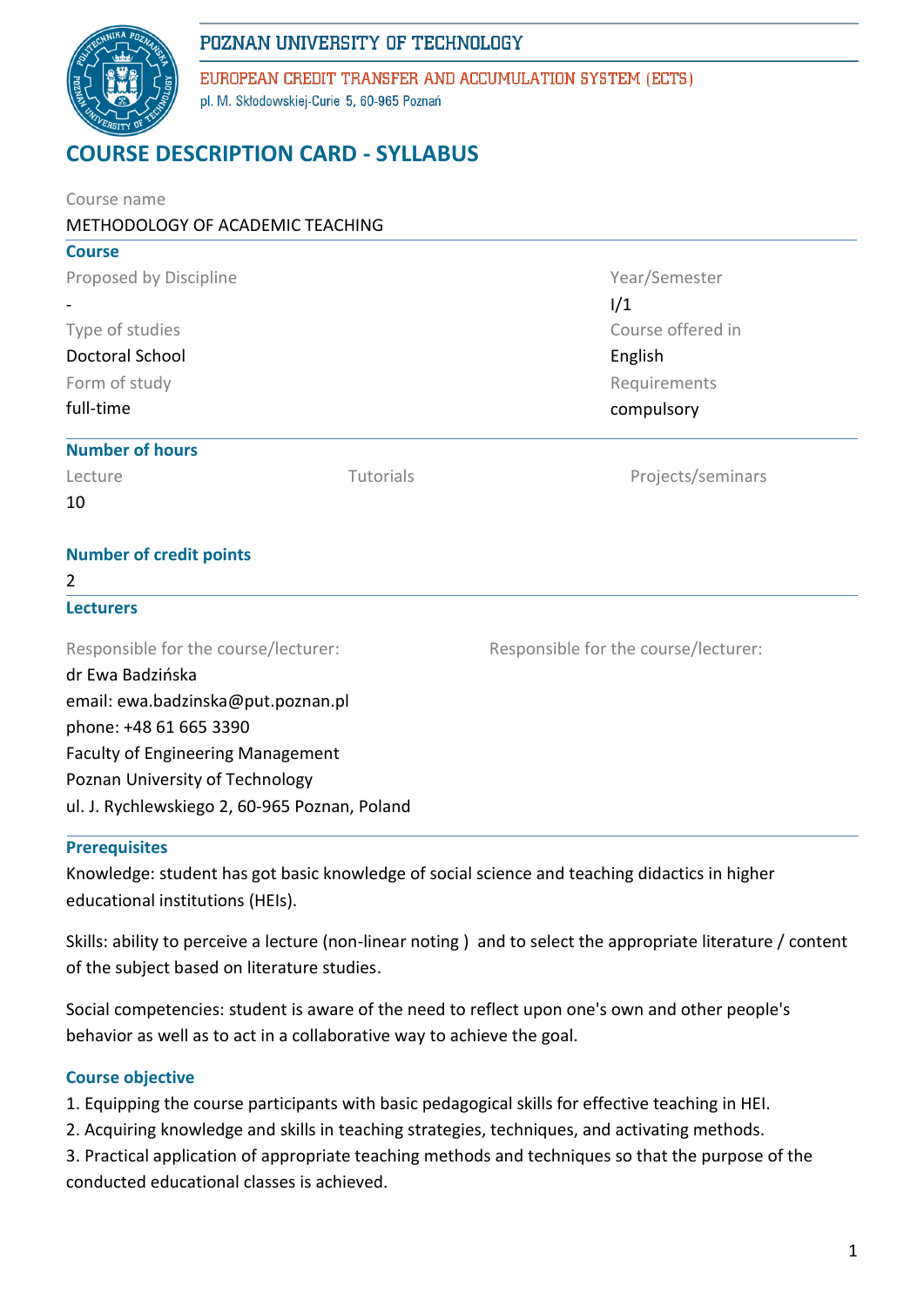

EUROPEAN CREDIT TRANSFER AND ACCUMULATION SYSTEM (ECTS) pl. M. Skłodowskiej-Curie 5, 60-965 Poznań

#### **Course-related learning outcomes**

#### Knowledge

A PhD student who graduated from doctoral school knows and understands:

1) theoretical basis of pedagogy as a science about education, [P8S\_WG/SzD\_W01]

2) general and selected specific problems in pedagogy in HEI, [P8S\_WG/SzD\_W01]

3) the main teaching strategies, techniques, and activating methods currently developed in teaching didactics. [P8S\_WG/SzD\_W02]

### Skills

A PhD student who graduated from doctoral school can:

1) be able to initiate debates, [P8S\_UK/SzD\_U06]

2) plan and pursue self-development in teaching didactics and is able to inspire and organize the development of others, [P8S\_UU/SzD\_U010]

3) efficiently plan classes or groups of classes and teach with the use of modern methods and tools. [P8S\_UU/SzD\_U011]

#### Social competences

A PhD student who graduated from doctoral school is ready to:

1) acknowledge the importance of knowledge in solving cognitive and practical problems,

[P8S\_KK/SzD\_K03]

2) initiate actions in the public interests, [P8S\_KO/SzD\_K05]

3) thinks and acts in an entrepreneurial way. [P8S\_KO/SzD\_K06]

#### **Methods for verifying learning outcomes and assessment criteria**

Learning outcomes presented above are verified as follows:

| PQF code   | Methods for verification of learning outcomes                 | Assessment criteria       |  |
|------------|---------------------------------------------------------------|---------------------------|--|
| W01, W02   | Knowledge acquired within the subject (lectures and self-     | A written form, (creating |  |
|            | study) is verified by a written form (own elaboration of a    | a course description      |  |
|            | course description card); active participation in the problem | card), passing from: 60%  |  |
|            | and conversation lecture                                      | of points                 |  |
|            |                                                               |                           |  |
| U06, U010, | Active participation in the problem and conversation          | An oral presentation of   |  |
| U011       | lecture; elaboration of a schedule and a concept of classes   | the results of self-work  |  |
|            | according to the guidelines discussed in the lectures         | (concept of classes and   |  |
|            |                                                               | justification of the      |  |
|            |                                                               | selected teaching         |  |
|            |                                                               | methods and tools)        |  |
|            |                                                               |                           |  |
| K03, K05,  | Active participation in the problem and conversation          | The final grade can be    |  |
| K06        | lecture                                                       | raised for the student's  |  |
|            |                                                               | active participation in   |  |
|            |                                                               | discussions               |  |
|            |                                                               |                           |  |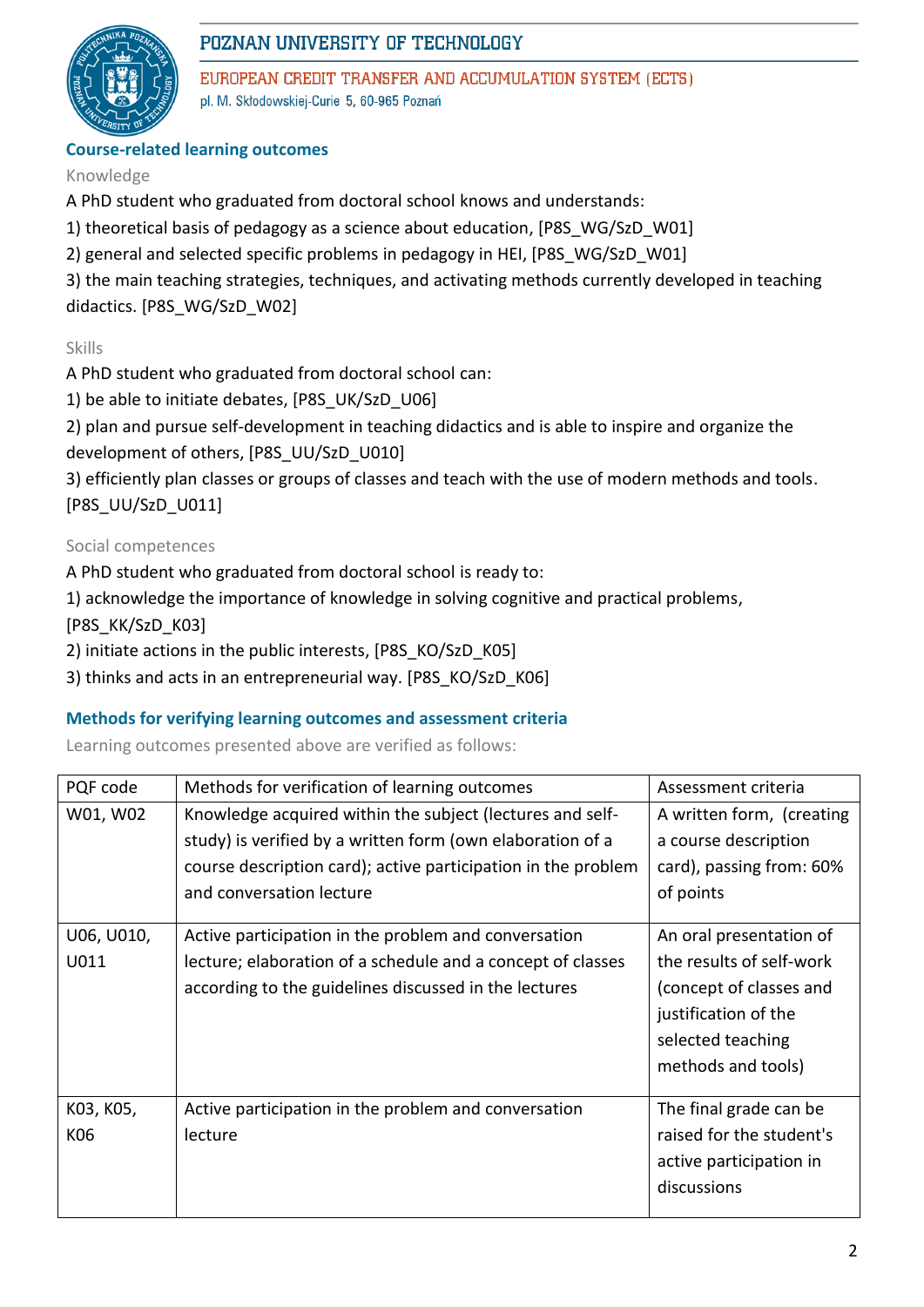

EUROPEAN CREDIT TRANSFER AND ACCUMULATION SYSTEM (ECTS) pl. M. Skłodowskiej-Curie 5, 60-965 Poznań

#### **Programme content**

1. General didactics (Theoretical foundations of education).

2. Didactic (teaching) methods (Verbal methods - one-way communication, interactive communication, knowledge acquisition, self-study, Exploration methods (independent knowledge acquisition): problemoriented methods, discussion, exercise-practical methods, Exhibition and display methods).

3. Goals, functions, and forms of teaching (Goals of didactic education and its challenges, Functions: Familiarizing students with new material, Consolidation of acquired knowledge, Control and assessment of the level of skills and knowledge acquired).

4. Improving/boosting the learning process (Kolb's Experiental Learning Methods, Experiential learning and the role of reflection, Motivation and interactive tools).

5. Elaboration of a schedule and concept of classes (Assumptions and guidelines, Study course description according to European Credit Transfer System).

#### **Teaching methods**

Lecture: multimedia presentation including illustrations and examples.

#### **Bibliography**

#### Basic

1. Bates A. W. & Poole G. (2003). Effective teaching with technology in higher education: Foundations for success. San Francisco: Jossy-Bass.

2. Jonassen D.H. & Land S. M. (Eds.). (2012). Theoretical Foundations of Learning Environments. 2nd Edition. London: Taylor & Francis Ltd.

3. Kolb A. Y. & Kolb D. A. (2011). Experiential learning theory: A dynamic, holistic approach to management learning, education and development. In S. J. Armstrong, & C. Fukami (Eds.) Handbook of Management Learning, Education and Development (pp. 42-68). SAGE Publications.

#### Additional

1. The 6 Most Important Theories of Teaching, https://www.thoughtco.com/theories-of-teaching-4164514

2. Girvan C., Conneely C. & Tangney B. (2016). Extending experiential learning in teacher professional development. Teaching and Teacher Education. Volume 58, pp. 129-139.

3. The Power of Metacognition, https://spencerauthor.com/metacognition/

4. Bloom's Taxonomy, http://www.areasofmyexpertise.com/exploring-different-methods-teaching/